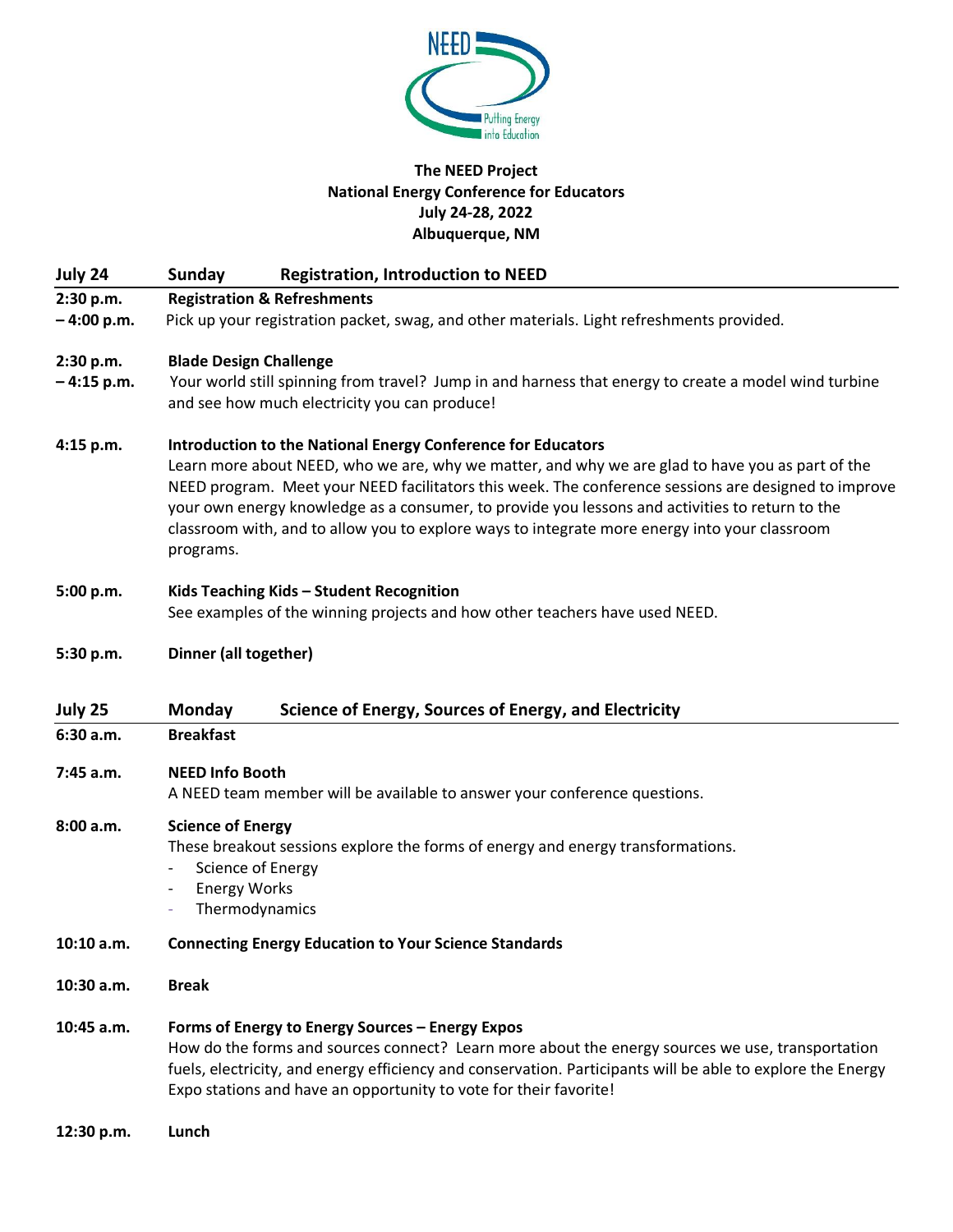# **1:30 p.m. NEED National Energy Conference Sponsor ConocoPhillips Guest Speaker 2:00 p.m. Introduction to Electricity Generation**

How is electricity generated and moved to our homes and businesses?

# **2:30 p.m. Baseload Balance**

Play the fast-paced Baseload Balance game, exploring how generation meets our energy demands.

### **3:00 p.m. Sources of Energy Breakout Sessions**

These grade-level breakout sessions explore the sources of energy, their advantages and disadvantages and current uses of the source.

### **4:15 p.m. NEED Resources, Q&A, Planning Guide Connections and Evaluation (Play Energy Kahoot!)**

Review what we covered today! Be sure to complete your conference evaluation daily while activities are still fresh in your mind, which allows NEED to make improvements for the program in future years, but also provides feedback for curriculum improvements and training enhancements.

### **4:40 p.m. Synthesizing the Conference**

Working in grade level groups, participants synthesize the knowledge and process skills showcased during the day to discuss and plan integration into their classrooms.

### **5:00 p.m. Adjourn for the Evening; Dinner on Your Own**

| July 26    | <b>Sources of Energy</b><br>Tuesday                                                                                                                     |  |  |  |
|------------|---------------------------------------------------------------------------------------------------------------------------------------------------------|--|--|--|
| 6:30a.m.   | <b>Breakfast</b>                                                                                                                                        |  |  |  |
| 7:45 a.m.  | <b>NEED Info Booth</b>                                                                                                                                  |  |  |  |
|            | A NEED team member will be available to answer your conference questions.                                                                               |  |  |  |
| 8:00 a.m.  | <b>Exploring Energy Sources (Breakout Sessions)</b>                                                                                                     |  |  |  |
|            | Solar                                                                                                                                                   |  |  |  |
|            | <b>Oil and Natural Gas</b>                                                                                                                              |  |  |  |
|            | Hydropower                                                                                                                                              |  |  |  |
|            | <b>Nuclear</b>                                                                                                                                          |  |  |  |
| 9:30 a.m.  | <b>Break</b>                                                                                                                                            |  |  |  |
| 9:45 a.m.  | <b>Hands-On Energy (Breakout Sessions)</b>                                                                                                              |  |  |  |
|            | Energy Escape Room - Using energy content, can you crack the code to escape?                                                                            |  |  |  |
|            | Peak Oil - A fun competition to see who can make the most profit from your petroleum wells.                                                             |  |  |  |
| 11:00 a.m. | <b>Flipped Classroom Model</b>                                                                                                                          |  |  |  |
|            | Turn your classroom upside down. Learn how to use a flipped classroom model to teach about energy<br>and maximize your activity time in your classroom. |  |  |  |
| 12:00 p.m. | Lunch                                                                                                                                                   |  |  |  |
| 1:00 p.m.  | <b>Understanding Carbon Capture and Climate Science</b>                                                                                                 |  |  |  |
|            | Participants explore carbon dioxide and climate change with activities from NEED's Climate module.                                                      |  |  |  |
| 2:15 p.m.  | NEED Resources, Q&A, Planning Guide Connections and Evaluation -AND-                                                                                    |  |  |  |
|            | Special Recognition to the 2022 Bob Thompson Excellence in Energy Education Award Winners!                                                              |  |  |  |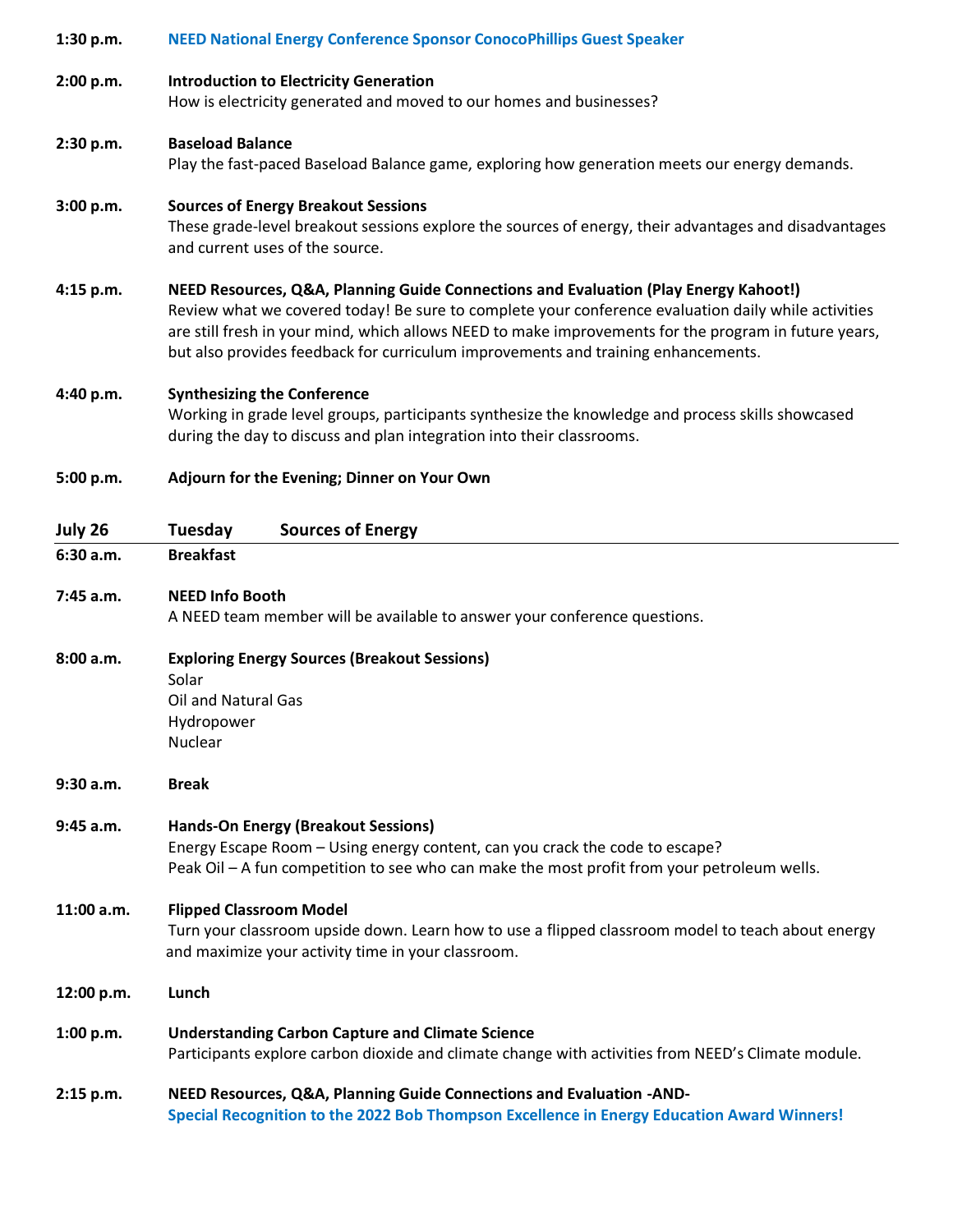### **2:45 p.m. Synthesizing the Conference**

Working in grade level groups, participants synthesize the knowledge and process skills showcased during the day to discuss and plan integration into their classrooms.

- **3:15 p.m. Adjourn for the Evening; Dinner on Your Own**
- **July 27 Wednesday Electricity and Energy Efficiency & Conservation**

**6:30 a.m. Breakfast**

# **8:00 a.m. Guest Speaker, Mary McCarthy, Senior Energy Efficiency Consultant – Eversource**

**- 12:00 p.m.** Energy Efficiency and Education Programs – That are Fun and Impactful!

### **Introduction to Energy Efficiency and Conservation**

Energy efficiency and conservation techniques and tools allow for wise use of our natural resources. This introduction highlights simple and low-cost ways to reduce energy consumption and the science behind efficiency.

### **Investigating Energy Use**

Participants will split into groups to investigate energy use in the conference building using simple energy management tools.

### **Energy House**

Working in small groups, create the most energy efficient house!

### **This Week in Energy Conservation, Energy Stories and More, Energy Rock Performances**

These activities allow for interdisciplinary integration of language arts skills. Groups make quick presentations about energy conservation at home and on the road.

- **12:00 p.m. Lunch**
- **1:00 p.m. Exploring Energy Outside the Science Classroom** Energy Literacy Activities – Primary/Elementary Energy Careers Excursion – Intermediate/Secondary
- **2:15 p.m. Break**
- **2:30 p.m. Energy Source Explorations (Breakout Sessions)** Coal Electricity, Circuits, & Storage Hydrogen Wind
- **3:30 p.m. NEED Resources, Q&A, Planning Guide Connections and Evaluation**

### **4:00 p.m. Synthesizing the Conference**

Working in grade level groups, participants synthesize the knowledge and process skills showcased during the day to discuss and plan integration into their classrooms.

# **4:15 p.m. Energy Carnival Reception**

Participants will play Energy Carnival Games and earn drink tickets to enjoy beverages during this fun synthesis activity.

**5:00 p.m. Dinner (all together)**